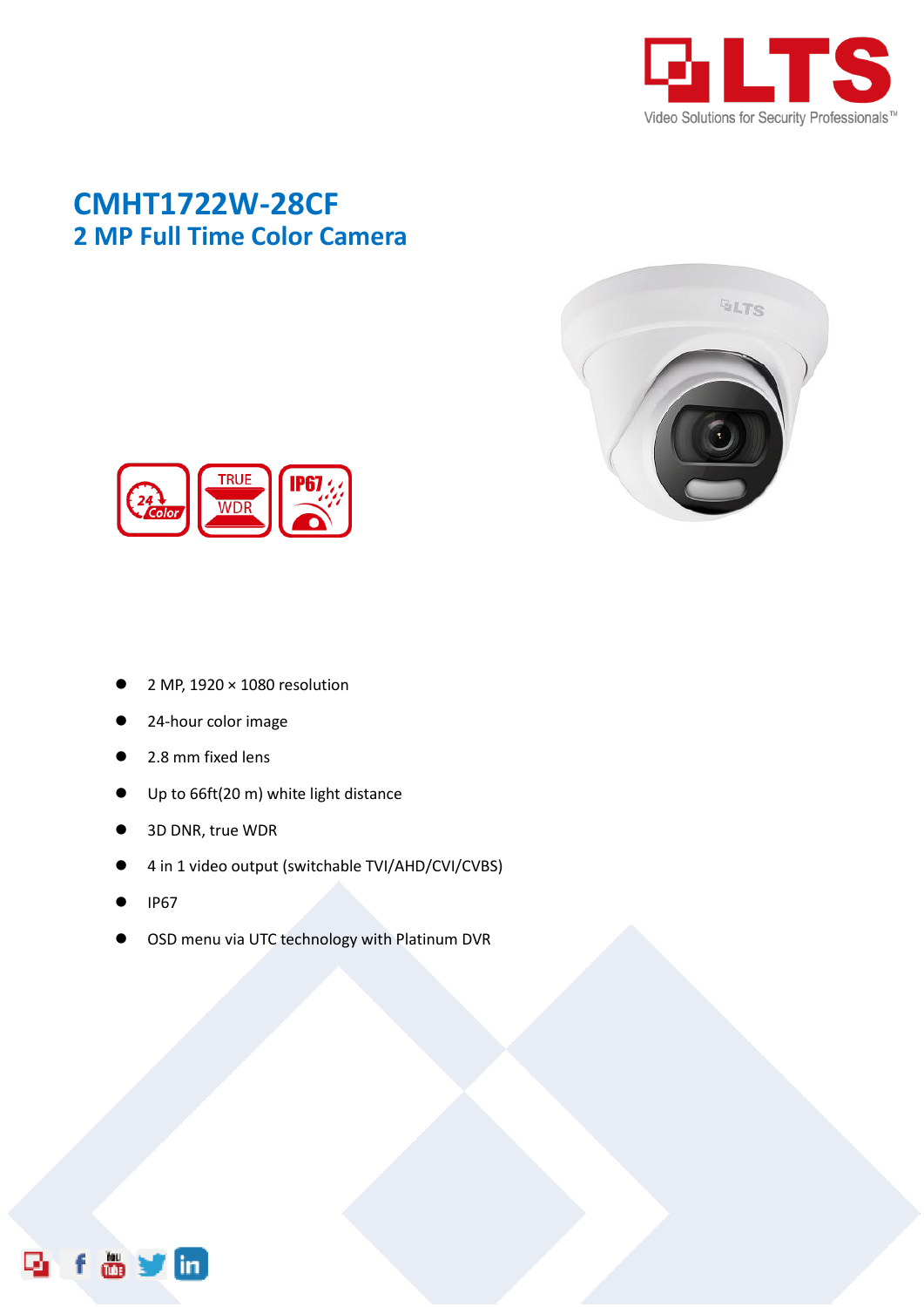

## **Specification**

| Camera                              |                                                                                                   |
|-------------------------------------|---------------------------------------------------------------------------------------------------|
| Image Sensor                        | 2 MP CMOS                                                                                         |
| Resolution                          | 1920 (H) × 1080 (V)                                                                               |
| <b>Frame Rate</b>                   | PAL: 1080p@25fps<br>NTSC: 1080p@30fps                                                             |
| Min. illumination                   | 0.0005 Lux @ (F1.0, AGC ON), 0 Lux with white light                                               |
| <b>Shutter Time</b>                 | PAL: 1/25 s to 1/50, 000 s<br>NTSC: 1/30 s to 1/50, 000 s                                         |
| Slow Shutter                        | Max. 16 times                                                                                     |
| Lens                                | 2.8 mm fixed lens                                                                                 |
| Field of View                       | 2.8 mm, horizontal FOV: 104°, vertical FOV: 54°, diagonal FOV: 126°                               |
| Lens Mount                          | M16                                                                                               |
| Day & Night                         | Color                                                                                             |
| WDR (Wide Dynamic Range)            | 130 dB                                                                                            |
| Angle Adjustment                    | Pan: 0° to 360°; Tilt: 0° to 75°; Rotate: 0° to 360°                                              |
| <b>Menu</b>                         |                                                                                                   |
| Image Mode                          | STD/HIGH SAT                                                                                      |
| AGC                                 | Yes                                                                                               |
| <b>White Balance</b>                | Auto/Manual                                                                                       |
| <b>HLC</b>                          | Yes                                                                                               |
| <b>BLC (Backlight Compensation)</b> | Yes                                                                                               |
| Privacy Mask                        | 4 programmable privacy masks                                                                      |
| <b>Motion Detection</b>             | 4 programmable areas                                                                              |
| <b>WDR</b>                          | Yes                                                                                               |
| <b>Functions</b>                    | Brightness, Sharpness, 3D DNR, Mirror, Smart light                                                |
| <b>Interface</b>                    |                                                                                                   |
| Video Output                        | Switchable TVI/AHD/CVI/CVBS                                                                       |
| <b>General</b>                      |                                                                                                   |
| <b>Operating Conditions</b>         | -40 °C to 60 °C (-40 °F to 140 °F), humidity: 90% or less (non-condensing)                        |
| Power Supply                        | 12 VDC ± 25%<br>*You are recommended to use one power adapter to supply the power for one camera. |
| Power Consumption                   | Max. 3 W                                                                                          |
| Protection Level                    | <b>IP67</b>                                                                                       |
| Material                            | Main Body: Metal<br><b>Mounting Base: Plastic</b>                                                 |
| White Light                         | Up to 66ft(20 m)                                                                                  |
| Dimensions                          | $\varnothing$ 109.82 mm × 85.56 mm ( $\varnothing$ 4.32" × 3.37")                                 |
| Weight                              | Approx. 336 g (0.74 lb.)                                                                          |

**Reform**